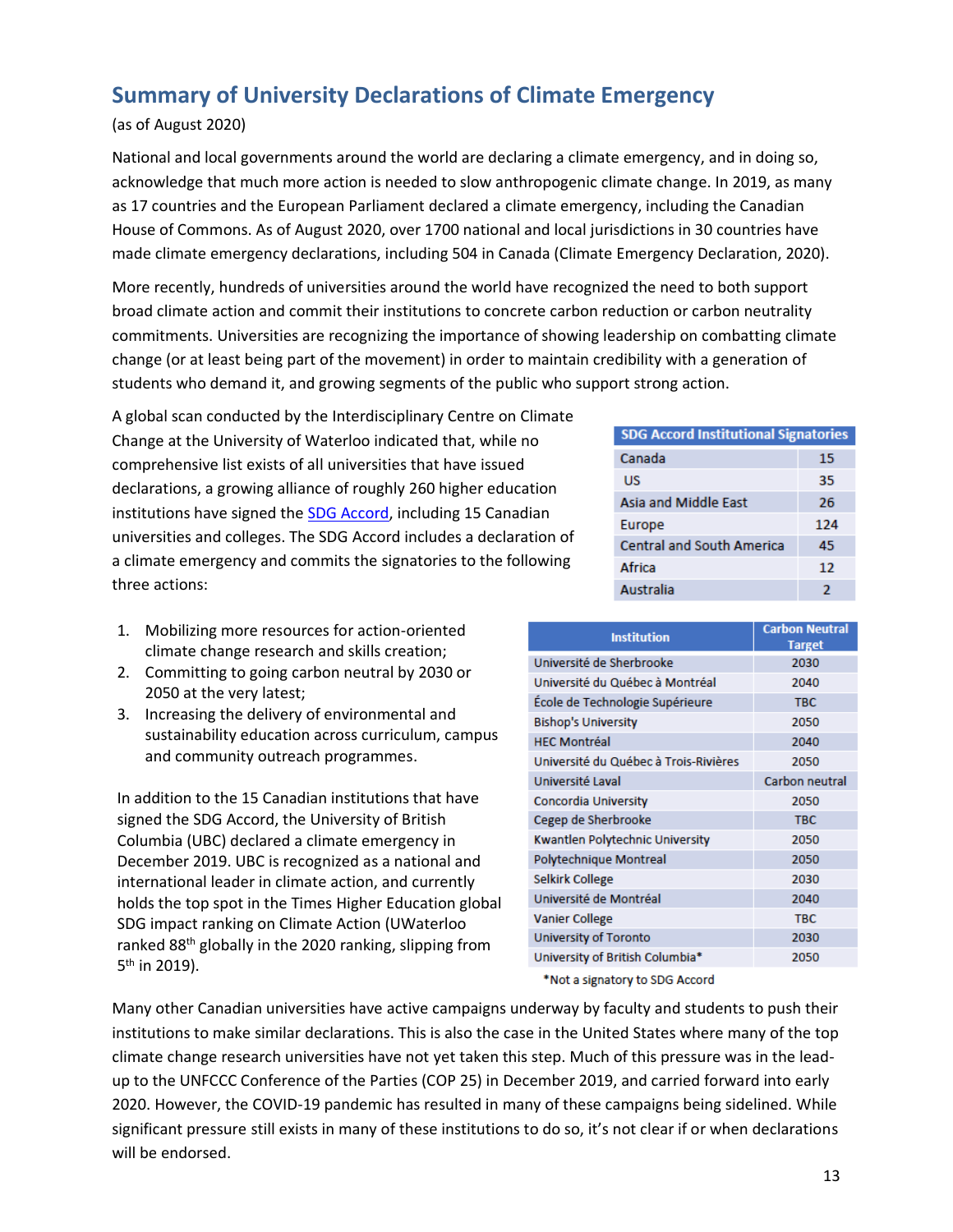## **Draft FAUW Climate Emergency Declaration**

*Submitted to FAUW by the Climate Justice Working Group, November 10, 2020* 

The Faculty Association of the University of Waterloo (FAUW) joins other academic institutions around the world in declaring a Climate Emergency. With this declaration, FAUW recognizes that:

- impacts to human health. • The global threats posed by the changing climate, and the impacts already being felt around the world, are severe and increasing. Climate breakdown is posing an extensive and increasing threat to peoples' lives, livelihoods and wellbeing, including impacts such as increased extreme weather events, migration, mass extinction, food and water security, flooding, and extensive
- social, economic, and other inequities, posing additional hardships for women, elderly people, disabled people, and people living with illnesses. • Those who are least responsible for the climate crisis suffer most from its consequences, particularly People of Colour, Indigenous people, and people of low income or those living in poverty, especially people in the Global South. Moreover, the climate crisis aggravates existing
- As a public institution, the University of Waterloo is known as a climate change leader and has begun to taking action, such as through the University's roadmap to carbon neutrality, and supporting leading research through the Interdisciplinary Centre on Climate Change (IC3), pioneering training of climate change professionals through Canada's first Master of Climate Change program, along with other programs and activities.
- Strong support for climate justice and for bolder climate action has been demonstrated throughout the University community by students, faculty and staff.
- certainly not limited to, immediately and significantly reducing fossil fuel use and transitioning • Drastic societal change is needed to confront the climate emergency. This includes, but is to low carbon energy.
- consequences. • As the faculty association of an institution of higher education and world-leading research, we recognize the strong leadership role faculty members play in our community for climate action. In representing educators of students who will bear the burden of climate breakdown, we acknowledge we have a role to play in turning our attention to the climate crisis and its equity
- In undertaking this role, we must avoid reproducing colonization, dispossession, and inequality. Importantly, meaningful climate action must build on the support of the community and on respect of Indigenous Peoples' human rights.

In declaring a climate emergency, FAUW is committing to act as a leader in the university community, including through our own operations, as well as through supporting our members in research, teaching, and service directed to augmenting climate leadership. FAUW commits to accelerate its ambition on climate action by:

- Applying a lens of climate justice in all FAUW policies, plans, and operations.
- emissions from business travel and food. • Committing to achieve carbon neutrality in FAUW activities by 2050, for instance by tackling
- Reporting on progress toward carbon neutrality in a way that is easily accessible, transparent, and accountable to members.
- Raising awareness about the climate emergency and climate justice among its membership.